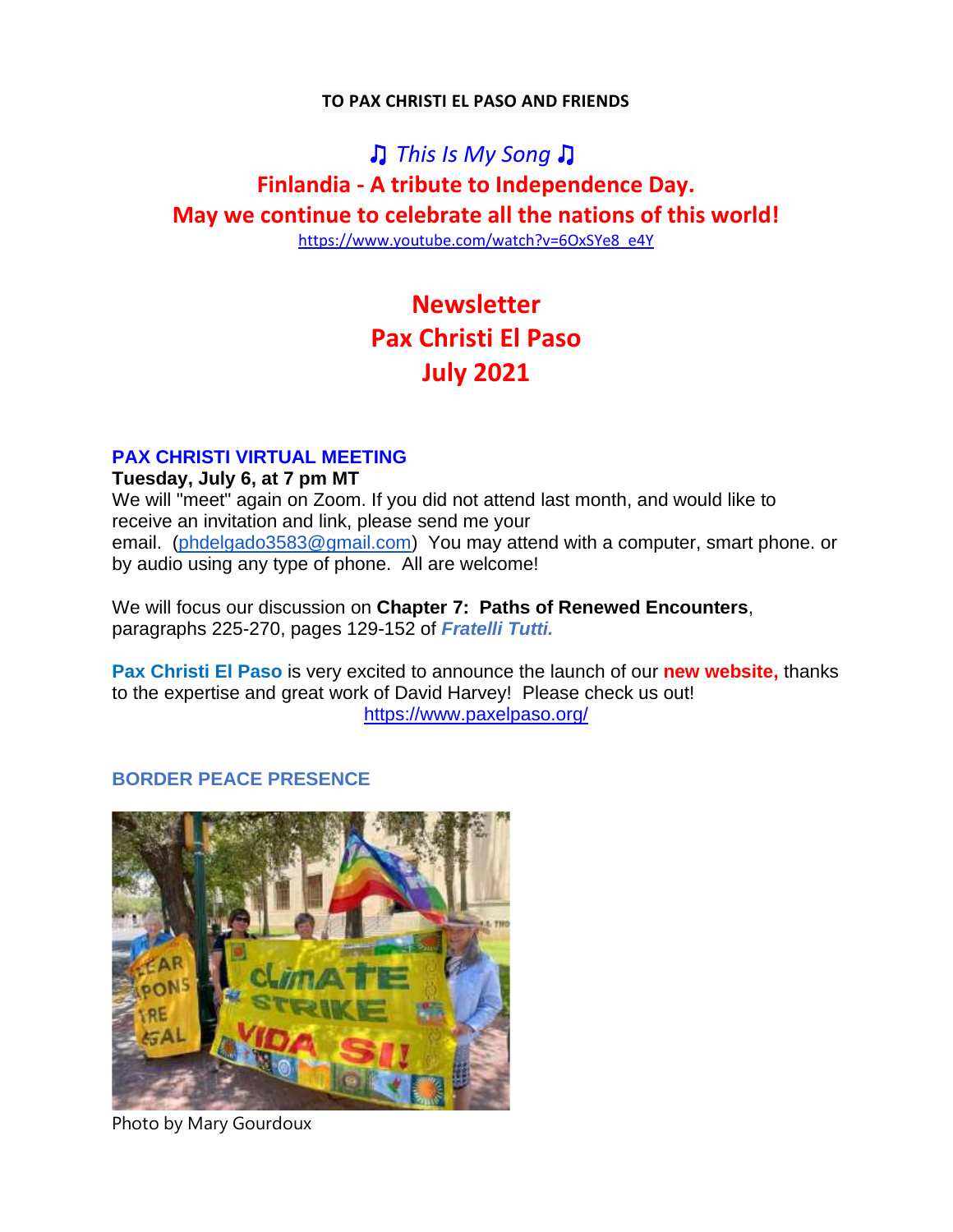"It's good to be back on the peace corner again although it's tragic our anti-war protests are still needed. The colorful and beautiful signs were made by artist Sister B. The sign she's holding reads, **NUCLEAR WEAPONS ARE ILLEGAL**!"

Join Us! On Fridays, noon – 1:00 pm at the corner of San Antonio and Campbell, in front of the Federal Courthouse.

## **PAX CHRISTI TEXAS STATE CONFERENCE (Part 2) Saturday July 10th, 1:30pm - 4pm**

Please join us for Part 2 of the Pax Christi Texas state-wide conference, Zoomhosted and co-sponsored by the Holy Cross Institute at St. Edward's University.

Please spread the word! All are welcome!

**Dr. R. Khari Brown will present "Religion and Black Lives Matter."** Dr. Brown, a sociologist at Wayne State University in Michigan, earned the BA in sociology at Wayne State, the MSW from the University of Michigan, and the Ph.D. in social work and sociology. In addition to Wayne state, Dr. Brown is affiliated with the Institute for Social Research at the University of Michigan and with the Pew Research Center. In addition to an extensive list of academic journal articles and articles in the popular press, he has coauthored a volume due to be published this September, *Race and the Power of Sermons on American Politics*. He is also the President-Elect of the Society for the Scientific Study of Religion.

Conference Registration:

[https://stedwards.zoom.us/webinar/register/WN\\_m9xFi9ZmReG4YRdc5m4iEA](https://stedwards.zoom.us/webinar/register/WN_m9xFi9ZmReG4YRdc5m4iEA)

## **2021 PAX CHRISTI USA NATIONAL CONFERENCE**

If you haven't already registered for the 2021 National Conference, maybe these reasons will entice you:

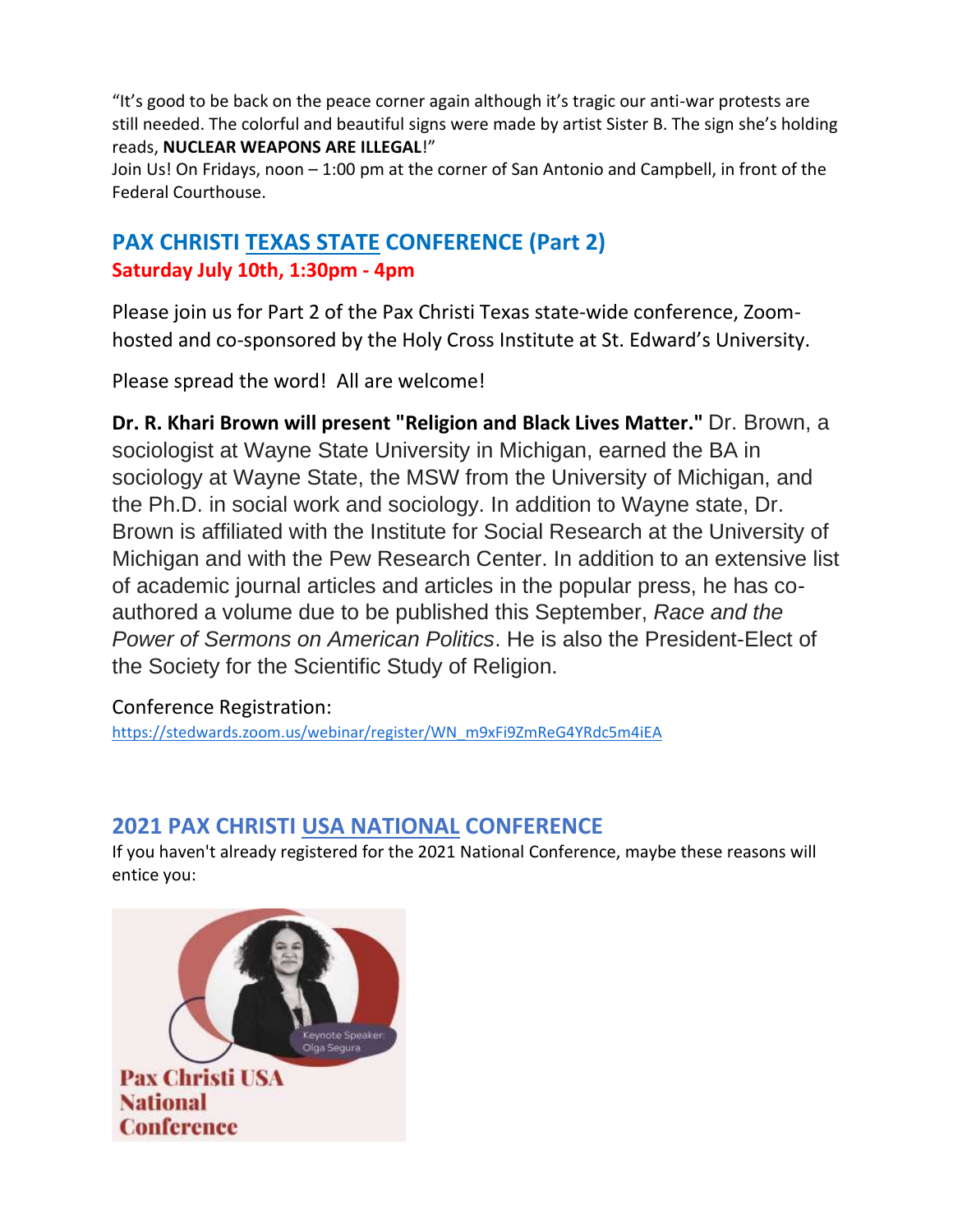Hear from **speakers** like Olga Segura, Megan McKenna, Marie Dennis, Art Laffin, Adrienne Alexander and more!

As announced yesterday, Rev. Bryan Massingale, STD will receive his Teacher of Peace Award at the conference on July 31 and address all those gathered!



Join the special pre-conference lead-in event sponsored by the Catholic Nonviolence Initiative and get mobilized for September's Catholic Nonviolence Days of Action! **Join Bishop John Stowe,** OFM Conv., Bishop-President of Pax Christi USA in celebrating a closing Mass for the entire Pax Christi USA community! Click here to [register](https://docs.google.com/forms/d/e/1FAIpQLSfrIUuFkbmPVGy2WgvOJLYoCtpskYRl6Ayd6R6lzsVvj8unbw/viewform)

So make your plan to join us via Zoom beginning Thursday evening, July 29th (for the Pax Christi USA Young Adult Caucus lead-in event) through Saturday, July 31st!

Click here to see full [information](https://paxchristiusa.org/2021-pax-christi-usa-national-conference/) about the 2021 national conference

### **Pax Christi USA's monthly virtual Peace Mass, July 22, 2021**

4th Thursday of each month at 8 pm ET, **(6 pm MT)** A wonderful action of solidarity for our Peace community to gather together and celebrate no matter where we are! All are Welcome! [https://paxchristiusa.org/2021/03/16/pax-christi-usa-to-host-a-monthly](https://na01.safelinks.protection.outlook.com/?url=https%3A%2F%2Fpaxchristiusa.org%2F2021%2F03%2F16%2Fpax-christi-usa-to-host-a-monthly-peace-mass-starting-in-march%2F&data=04%7C01%7C%7Ca2bc553a2b5f4fdd703f08d90cd050a0%7C84df9e7fe9f640afb435aaaaaaaaaaaa%7C1%7C0%7C637554911272360372%7CUnknown%7CTWFpbGZsb3d8eyJWIjoiMC4wLjAwMDAiLCJQIjoiV2luMzIiLCJBTiI6Ik1haWwiLCJXVCI6Mn0%3D%7C1000&sdata=UGOj963eW4pN%2B4OcwzxE2ApJ6VVaMVjie37OENuaMEs%3D&reserved=0)[peace-mass-starting-in-march/](https://na01.safelinks.protection.outlook.com/?url=https%3A%2F%2Fpaxchristiusa.org%2F2021%2F03%2F16%2Fpax-christi-usa-to-host-a-monthly-peace-mass-starting-in-march%2F&data=04%7C01%7C%7Ca2bc553a2b5f4fdd703f08d90cd050a0%7C84df9e7fe9f640afb435aaaaaaaaaaaa%7C1%7C0%7C637554911272360372%7CUnknown%7CTWFpbGZsb3d8eyJWIjoiMC4wLjAwMDAiLCJQIjoiV2luMzIiLCJBTiI6Ik1haWwiLCJXVCI6Mn0%3D%7C1000&sdata=UGOj963eW4pN%2B4OcwzxE2ApJ6VVaMVjie37OENuaMEs%3D&reserved=0) 

**Birth of a Movement Study Circles: Black Lives Matter and the Catholic Church** [https://paxchristiusa.org/2021/04/13/registration-now-open-for-our-next-study-circle-on-olga](https://paxchristiusa.org/2021/04/13/registration-now-open-for-our-next-study-circle-on-olga-seguras-new-book-birth-of-a-movement-black-lives-matter-and-the-catholic-church/)[seguras-new-book-birth-of-a-movement-black-lives-matter-and-the-catholic-church/](https://paxchristiusa.org/2021/04/13/registration-now-open-for-our-next-study-circle-on-olga-seguras-new-book-birth-of-a-movement-black-lives-matter-and-the-catholic-church/)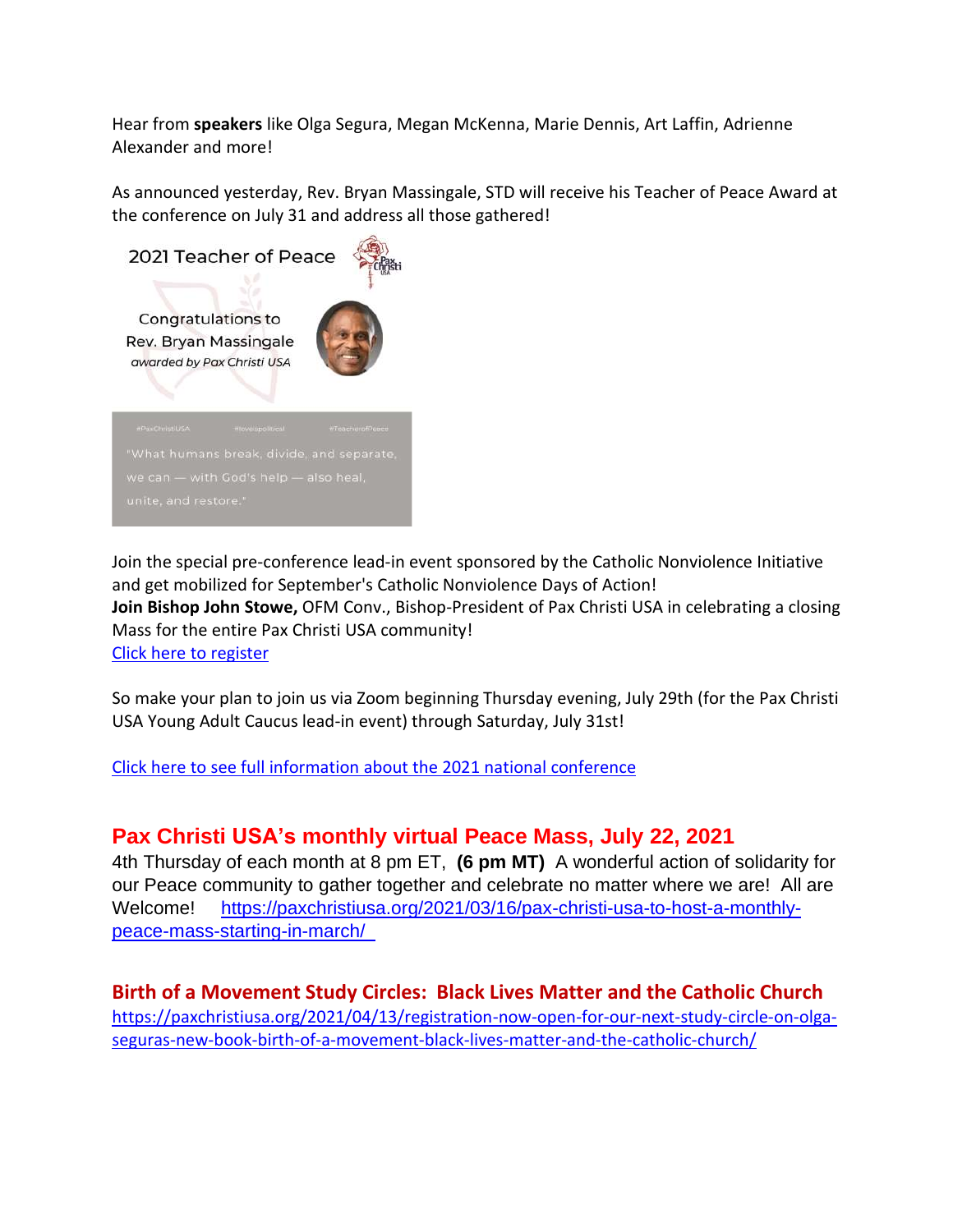# **Restorative Justice Ministry**

### **CATHOLIC MOBILIZING NETWORK'S FIRST FRIDAY VIRTUAL VIGILS TO END THE DEATH PENALTY**

On the First Friday of each month, Catholic Mobilizing Network holds a Virtual Prayer Vigil to lament upcoming executions and bear witness to the inviolable dignity of all human life. These virtual spaces offer a place to pray together as a faith community in response to the injustice of the death penalty. They include time for guided prayer, petitions, Scripture reflections, and contemplative silence. The vigils feature the voices of Catholic bishops, Church leaders, and allies across the death penalty abolition movement. If you attend, you are able to insert your own petitions into the "chat box" during intercessory prayer time.

The next First Friday Prayer Vigil is scheduled for **Friday, July 2, at 2 p.m. ET, 12 NOON MT**. RSVP below to attend. <https://catholicsmobilizing.org/first-friday-vigils> On the same page you can sign up to receive links for first Friday vigils automatically.

**John William Hummel** was executed in Texas on Wednesday, June 30.Texas has 4 more executions scheduled in 2021.

**DEATH PENALTY ACTION** is holding its 28th Annual *Starvin' for Justice* event, June 29-July 2. It is live from the front of the Supreme Court, but also virtual, and you can hear amazing stories from Journey of hope, exonerees, families of victims…**on facebook, live and then recorded**. Charlie King sang tonight. Powerful witnesses from family members of inmates on death row. Listen in to understand why our country needs Abolition of the Death Penalty, not just a moratorium.

Join us Friday evening, July 2 at 7pm EDT with Shane [Claiborne](https://www.facebook.com/ShaneClaiborne?__cft__%5b0%5d=AZUZhHsQfip7OLZlw_TVQVjm9hU7HXcNTqKIdLdSCpAQm38pK0TsFPHq5Tv5lSiv5mOJmtsCaU_UNXp0dZJsZQdXgLNoH83FRjO1Zr-jcqJBFTKsl0XMkc9OfKWhP9PjSZ4FxqPkgd3KGXz_vd1SNVxb&__tn__=-%5dK-R), Rob Schenck, Lisa Brown, Jack Sullivan and Abe Bonowitz. Live on [Starvin'](https://www.facebook.com/fastandvigil/?__cft__%5b0%5d=AZUZhHsQfip7OLZlw_TVQVjm9hU7HXcNTqKIdLdSCpAQm38pK0TsFPHq5Tv5lSiv5mOJmtsCaU_UNXp0dZJsZQdXgLNoH83FRjO1Zr-jcqJBFTKsl0XMkc9OfKWhP9PjSZ4FxqPkgd3KGXz_vd1SNVxb&__tn__=kK-R) for Justice: Fast and Vigil facebook page, or register to join the Zoom audience at [https://bit.ly/3jtTnXd](https://bit.ly/3jtTnXd?fbclid=IwAR3GkEOoqbFLg9uqiX8hr8-F1XKQx3U91_HabEcCjp03-q5kgc0Mu7lk_rM)

### **Racism and the Catholic Church one year after George Floyd's Murder** (video) from *America Magazine*.

A live conversation with Fordham University's Bryan Massingale about the progress of racial justice in the United States since George Floyd's murder one year ago, hosted by America's national correspondent Michael O'Loughlin: **[click here](https://paxchristiusa.org/2021/05/25/racism-and-the-catholic-church-one-year-after-george-floyds-murder/)**

Tuesday July 13, 6:30pm-Thursday July 15, 8:00pm, *Laudato Sí and the U.S. Catholic Church. A Conference Series on Our Common Home*, sponsored by